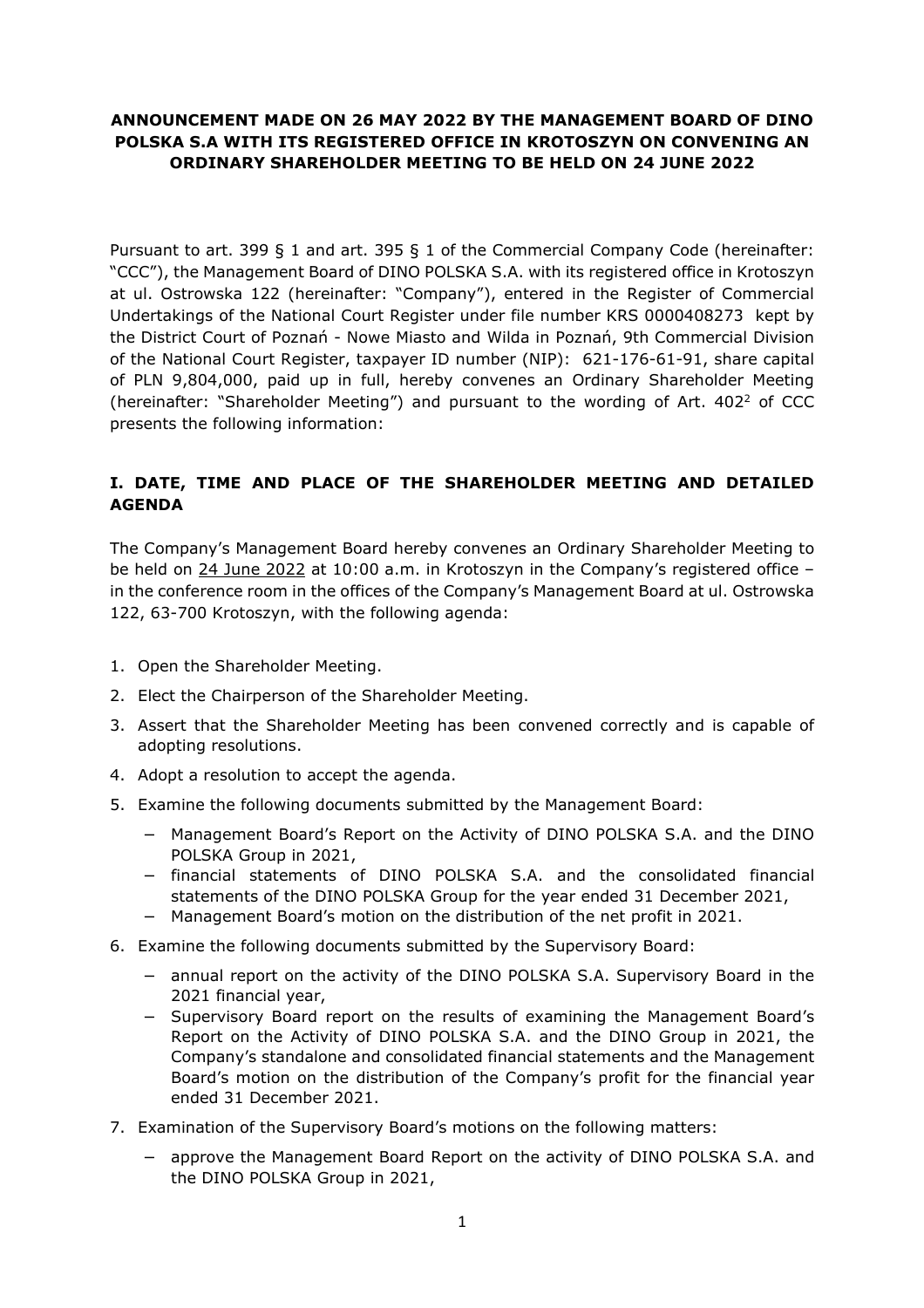- − approve the financial statements of DINO POLSKA S.A. for the financial year ended 31 December 2021,
- − approve the consolidated financial statements of the DINO POLSKA Group for the year ended 31 December 2021,
- − adopt the Management Board's motion on the distribution of the net profit in 2021,
- − grant a discharge to the Company's Management Board Members and Supervisory Board Members on the performance of their duties in the 2021 financial year.
- 8. Adopt resolutions to approve the following:
	- − Management Board's Report on the Activity of DINO POLSKA S.A. and the DINO POLSKA Group in 2021,
	- − financial statements of DINO POLSKA S.A. for 2021,
	- − consolidated financial statements of the DINO POLSKA Group in 2021.
- 9. Adopt a resolution on the distribution of the net profit for 2021.
- 10.Adopt resolutions to grant a discharge to the Company's Management Board members on the performance of their duties in the 2021 financial year.
- 11.Adopt resolutions to grant a discharge to the Company's Supervisory Board members on the performance of their duties in the 2021 financial year.
- 12.Adopt a resolution to amend the Company's Articles of Association and a resolution to adopt the consolidated text of the Company's Articles of Association.
- 13. Examine and render an opinion on the annual Compensation Report of the DINO POLSKA S.A. Management Board and Supervisory Board in 2021.
- 14.Close the Shareholder Meeting.

#### **II. DATE OF REGISTERING PARTICIPATION IN THE SHAREHOLDER MEETING AND INFORMATION REGARDING THE RIGHT TO PARTICIPATE IN THE SHAREHOLDER MEETING**

Pursuant to Art.  $406<sup>1</sup>$  § 1 of CCC, the date of registration for participation in the Shareholder Meeting falls sixteen days before the date of the Shareholder Meeting, i.e. 8 June 2022.

Only persons who are Company Shareholders on 8 June 2022, i.e. the record date for participation in the Shareholder Meeting have the right to participate in the Shareholder Meeting. Pledgees and users vested with voting rights have the right to participate in the Shareholder Meeting if the limited right in rem instituted in their favor is recorded on the securities account on the date of registration of participation in the Shareholder Meeting.

To participate in the Shareholder Meeting, a pledgee or user authorized under the Company's shares and vested with voting rights should file a request with the entity keeping the securities account, no earlier than after the announcement on convening the Shareholder Meeting and no later than on the first business day after the record date in the Shareholder Meeting, that is no later than on 9 June 2022, the issuance of a registered certificate detailing the right to participate in the Shareholder Meeting.

This certificate should contain all the information referred to in art.  $406^3$  § 1 of CCC, i.e.:

- 1. business name (name), registered office, address and stamp of the issuer and the number of the certificate,
- 2. number of shares,
- 3. distinct designation of the shares referred to in Article 55 of the Act on Trading Financial Instruments of 29 July 2005,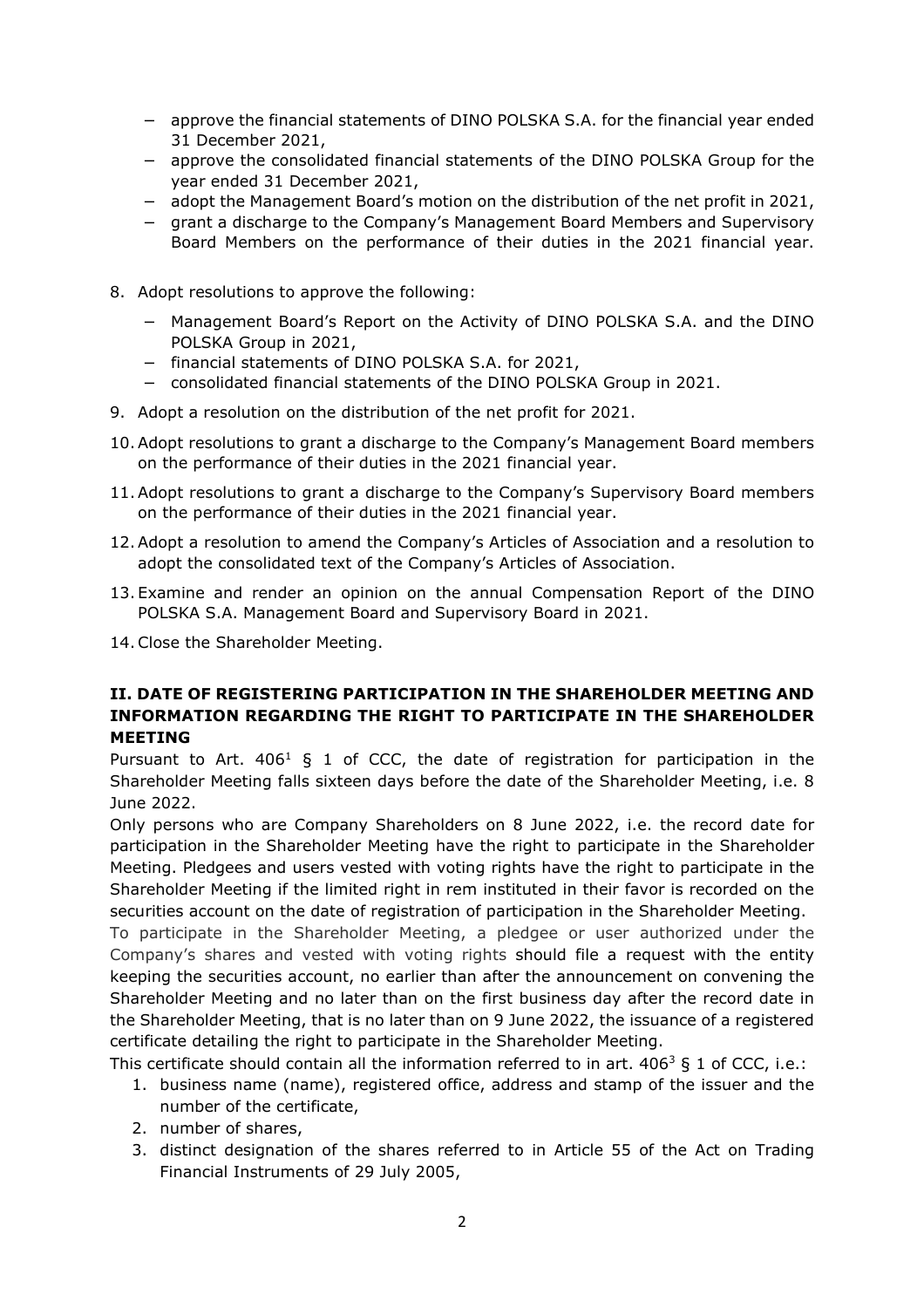- 4. business name (name), registered office and address of the company that issued the shares,
- 5. nominal value of the shares,
- 6. first and last name or the business name (name) of the pledgee or user holding rights from the shares,
- 7. registered office (place of residence) and address of the pledgee or user holding rights from the shares,
- 8. purpose of issuance of the certificate,
- 9. indication of who is vested with the voting rights on the shares,
- 10. date and place of issuance of the certificate,
- 11. signature of a person authorized to issue the certificate.

The Company shall establish the list of pledgees and users holding rights from the shares and who are vested with voting rights to participate in the Shareholder Meeting on the basis of the list prepared by the entity running the securities depository.

### **III. PROCEDURES GOVERNING PARTICIPATION IN THE SHAREHOLDER MEETING AND THE EXERCISE OF VOTING RIGHTS**

*1. Information on a Shareholder's right to request that certain matters be included in the agenda of the Shareholder Meeting.* 

A Shareholder or Shareholders representing at least one-twentieth of the Company's share capital may request that specified items be placed in the agenda of the Shareholder Meeting. The request made by a Shareholder or Shareholders should be submitted to the Company's Management Board no later than twenty-one days before the designated date of the Shareholder Meeting, i.e. no later than by 3 June 2022, inclusively.

The request should contain a justification or a draft resolution pertaining to the proposed item on the agenda. The request may be submitted in writing (i.e. delivered in person with receipt of submission or sent to the Company with confirmation of dispatch and confirmation of receipt) to the address: DINO POLSKA S.A., ul. Ostrowska 122, 63-700 Krotoszyn or in electronic form (e-mail) by sending an e-mail to the stated e-mail address: wza@marketdino.pl

The date of its receipt by the Company will evidence the meeting of the appropriate deadline for submitting the foregoing request, while if the electronic form is employed, the date of including the foregoing request in the Company's electronic mail system (receipt by the Company's mail server) will apply. The foregoing request may be submitted using the appropriate form, duly filled out and signed, downloaded from the Company's website, where if this is done electronically, the form and all attached documents must be sent as attachments in PDF format. A separate form for shareholders who are a natural person and a separate form for shareholders other than natural persons have been placed on the Company's website.

A Shareholder or Shareholders requesting the inclusion of certain matters in the agenda must present, along with this request, documents confirming their identity and their right to request the inclusion of specific items in the agenda of the Shareholder Meeting, in particular: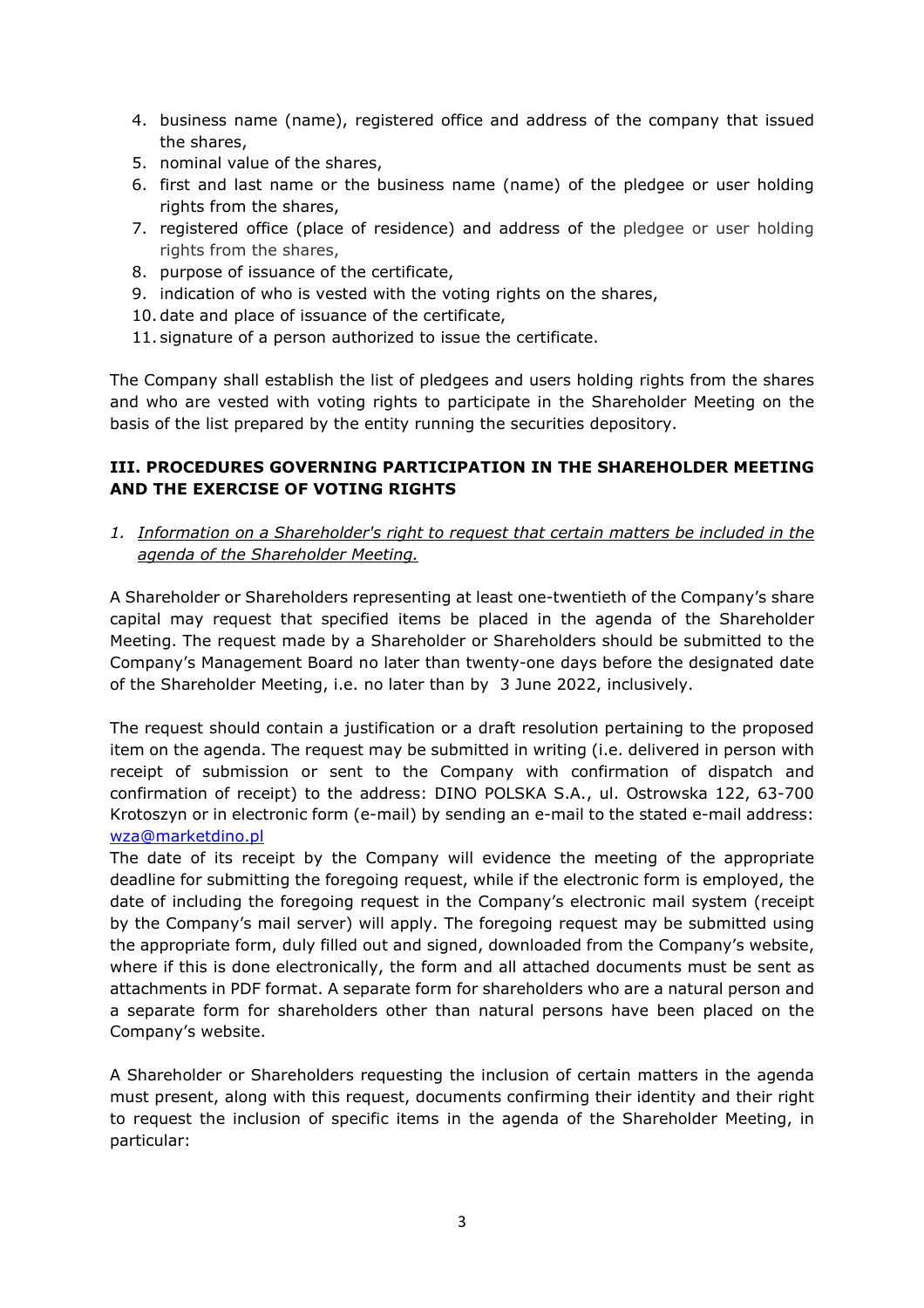- a) depository receipt or certificate on the right to participate in the Company's Shareholder Meeting issued by an entity running a securities account or a collective securities account in accordance with the regulations on trading financial instruments, confirming that its addressee is a Company Shareholder and that it holds the appropriate number of shares on the date of submitting the request,
- b) in the case of a Shareholder who is a natural person a copy of his/her personal identification card, passport or some other document confirming his/her identity,
- c) in the case of a shareholder other than a natural person  $-$  a copy of an excerpt from the relevant register or some other document confirming the right to represent the Shareholder,
- d) in the event that a proxy submits a request  $-$  a copy of the proxy statement document signed by the shareholder or by persons authorized to represent the shareholder, and a copy of the proxy's personal identity card, passport or official identity document, or in the event that a proxy is something other than a natural person - a copy of an excerpt from the relevant register confirming the authorization of the natural person (natural persons) to represent the proxy and a copy of the personal identity card or passport of the natural person (natural persons) authorized to represent the proxy.

The obligation of attaching the documents referred to above pertains to Shareholders who submit a request in written form or in electronic form. The documents should be attached in the appropriate form having regard for the form of the request (a hardcopy document or a scan thereof in PDF format). The Company may take proper action to identify the Shareholder or Shareholders and verify the validity of the documents sent. All the documents conveyed to the Company, including the ones sent electronically should be in the Polish language (documents prepared in a language other than Polish should be translated into the Polish language by a sworn translator).

The Company's Management Board will announce any and all changes to the agenda made by request of a Shareholder or Shareholders promptly but no later than eighteen days before the date set for the Shareholder Meeting i.e. no later than on 6 June 2022. The announcement is made in the appropriate manner for convening a Shareholder Meeting.

*2. Information on a Shareholder's right to submit draft resolutions on matters included in the agenda of the Shareholder Meeting or matters to be included in the agenda before the date of the Shareholder Meeting.* 

A Company Shareholder or Shareholders representing at least one-twentieth of the share capital may submit draft resolutions in writing (i.e. deliver them in person with confirmation of submission or send them to the Company with confirmation of dispatch and confirmation of receipt) to the following address: DINO POLSKA S.A., ul. Ostrowska 122, 63-700 Krotoszyn or by using electronic means of communication send an electronic message to the specified e-mail address: wza@marketdino.pl concerning items included or to be included in the Shareholder Meeting's agenda to the Company before the date of the Shareholder Meeting. The Company promptly announces the draft resolutions on its website.

A Shareholder may submit draft resolutions by using the appropriate form, duly filled out and signed, downloaded from the Company's website, where if this is done electronically,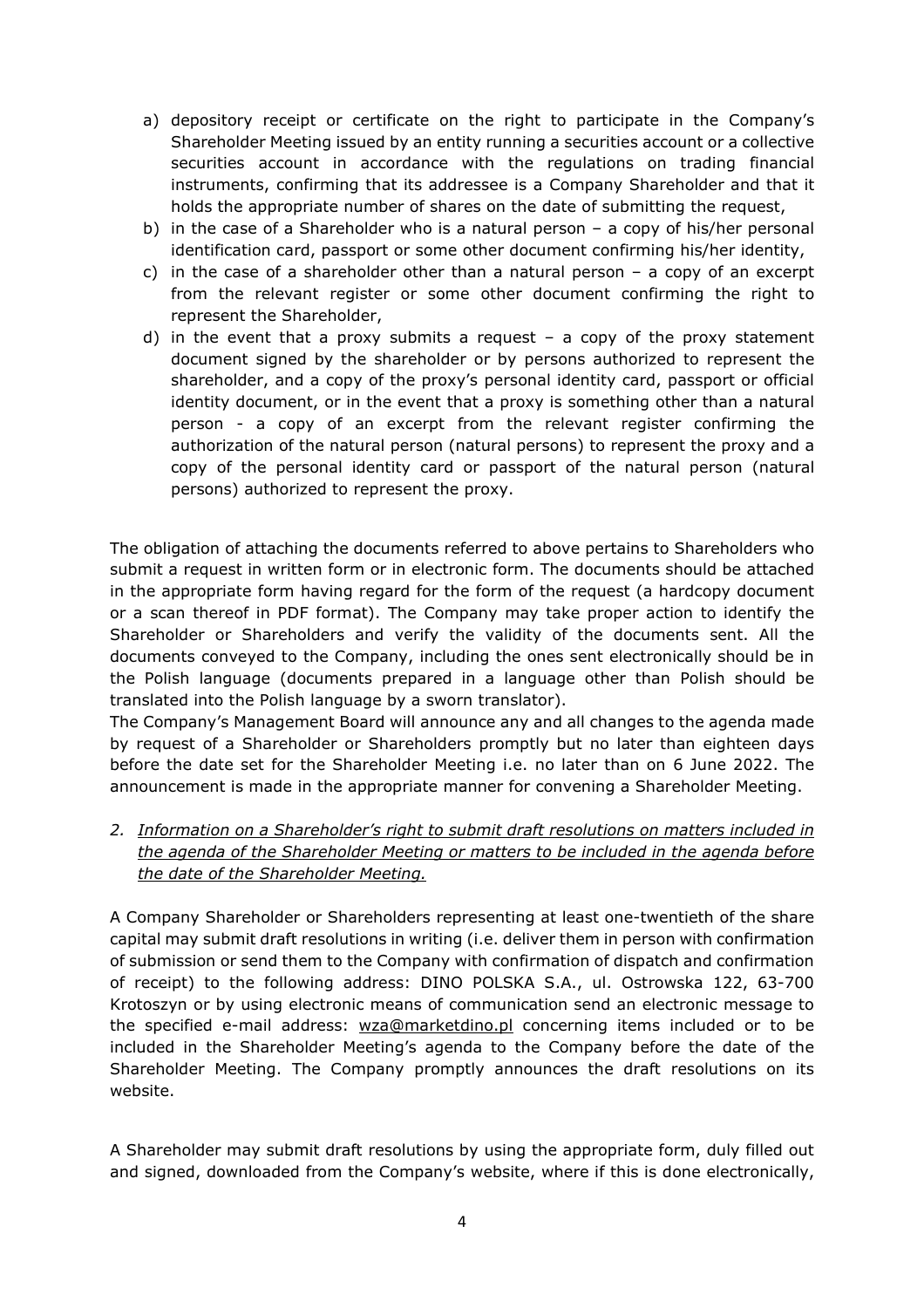the form and all attached documents must be sent as attachments in PDF format. The draft resolutions will be announced promptly on the Company's website at http://grupadino.pl/walne-zgromadzenie/. A separate form for shareholders who are a natural person and a separate form for shareholders other than natural persons have been placed on the Company's website.

A Shareholder or Shareholders submitting *draft resolutions concerning items included in the agenda of the Shareholder Meeting or items that are to be included in the agenda* must present, along with this request, documents confirming their identity and their right to request the inclusion of specific items in the agenda of the Shareholder Meeting, in particular:

- a) depository receipt or certificate on the right to participate in the Company's Shareholder Meeting issued by an entity running a securities account or a collective securities account in accordance with the regulations on trading financial instruments, confirming that its addressee is a Company Shareholder and that it holds the appropriate number of shares on the date of submitting the request,
- b) in the case of a Shareholder who is a natural person a copy of his/her personal identification card, passport or some other document confirming his/her identity,
- c) in the case of a shareholder other than a natural person  $-$  a copy of an excerpt from the relevant register or some other document confirming the right to represent the Shareholder,
- d) in the event that a proxy submits draft resolutions a copy of the proxy statement document signed by the shareholder or by persons authorized to represent the shareholder, and a copy of the proxy's personal identity card, passport or official identity document, or in the event that a proxy is something other than a natural person - a copy of an excerpt from the relevant register confirming the authorization of the natural person (natural persons) to represent the proxy and a copy of the personal identity card or passport of the natural person (natural persons) authorized to represent the proxy.

The obligation of attaching the documents referred to above pertains to Shareholders who submit a request in written form or in electronic form. The documents should be attached in the appropriate form having regard for the form of the request (a hardcopy document or a scan thereof in PDF format). The Company may take proper action to identify the Shareholder or Shareholders and verify the validity of the documents sent. All the documents conveyed to the Company, including the ones sent electronically should be prepared in the Polish language (documents prepared in a language other than Polish should be translated into the Polish language by a sworn translator).

3. *Information on a Shareholder's right to submit draft resolutions on matters entered in the agenda during the Shareholder Meeting.*

During a Shareholder Meeting every Shareholder may propose draft resolutions on matters introduced in the agenda.

4. *Information on how a proxy exercises voting rights, including in particular information on the forms used when a proxy votes and on how to notify the Company by using electronic means of communication of appointing a proxy.*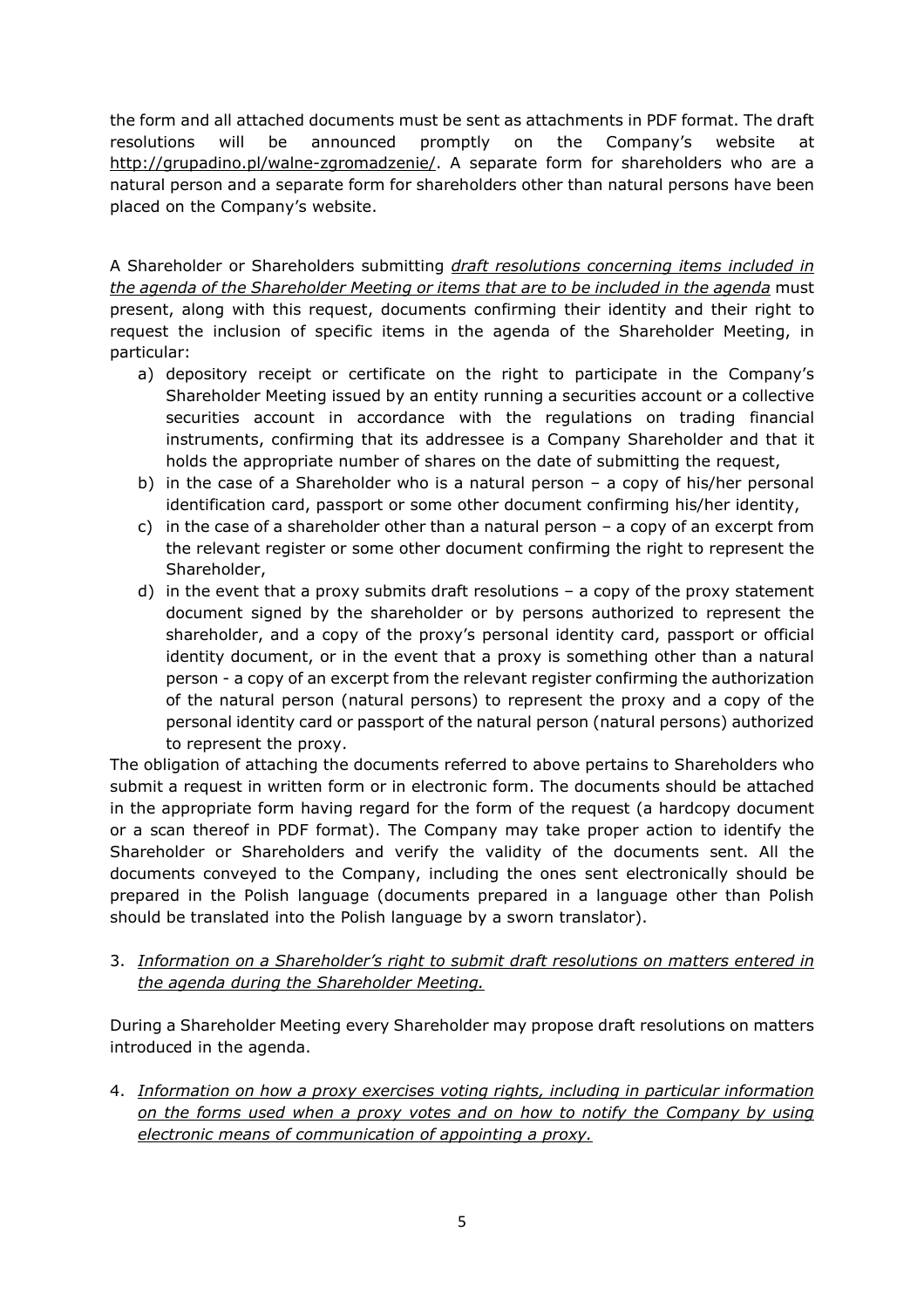Shareholders may participate in a Shareholder Meeting and exercise their voting rights in person or by proxy. A Shareholder at the Shareholder Meeting should have a document stating his/her/its identity. A shareholder that is not a natural person may participate in the Shareholder Meeting and exercise voting rights through a person authorized to submit representations of will on its behalf or through a proxy. The right to represent a shareholder that is not a natural person should follow from the excerpt from the appropriate register for the shareholder produced at the time of drawing up the record of attendance (submitted as an original or a copy confirmed for compliance with the original by a notary), or possibly through a series of proxy statements and an excerpt from the appropriate register. A person extending a proxy statement on behalf of a shareholder that is not a natural person should be disclosed in the current excerpt from the appropriate register for a given shareholder or his/her appointment as a representative of the shareholder that is not a natural person should stem from a resolution adopted by the appropriate body of that shareholder authorizing that person to act. The resolution must be presented as an original or a copy confirmed for compliance with the original by a notary.

A Proxy exercises all rights of the Shareholder at the Shareholder Meeting unless the proxy statement document stipulates otherwise. A Proxy may extend a further proxy statement if that stems from the wording of the proxy statement. A Proxy may represent more than one Shareholder and vote differently from the shares of each Shareholder. A Company Shareholder holding shares recorded on more than one securities account may appoint separate proxies to exercise the rights attached to the shares recorded on each one of the accounts.

If a Shareholder's proxy at the Shareholder Meeting is a Management Board Member, a Supervisory Board Member, a Company employee, or a member of the governing bodies or an employee of a Company subsidiary, the proxy statement extended to him/her/it may give the right of representation only at one Shareholder Meeting. A Proxy is obligated to disclose to the Shareholder any circumstances indicating the existence or possibility of a conflict of interest. In such a case, it is not permitted to grant proxy statements to others. The proxy statement to take part in the Shareholder Meeting and exercise voting rights may be extended in writing or in electronic form. Granting a proxy statement electronically does not have to be signed with a qualified electronic signature. A proxy statement drawn up in a foreign language should be translated into the Polish language by a sworn translator. A proxy statement that has not been translated by a sworn translator into the Polish language shall not have any legal effect. The form containing the model proxy statement is available from the date of publication of this announcement on the Company's website at the following address http://grupadino.pl/walne-zgromadzenie/.

The Company should be notified about the extension of an electronic proxy statement using means of electronic communication in the form of information sent by electronic mail to the address of wza@marketdino.pl such that it is possible to verify effectively the validity of proxy statements. For this purpose, a proxy statement sent electronically to the Company should be forwarded in PDF format. The information on the extension of a proxy statement should contain a precise indication of the proxy and the principal (specifying the first and last name, series and number of the personal identity card, address, phone no. and e-mail address of the principal and the proxy).

The information on the extension of a proxy statement should also specify the scope of the proxy statement, i.e. it should specify the number of shares from which the voting rights will be exercised and the date of the Shareholder Meeting and the name of the Company. After the extension of the proxy statement in electronic form, the Shareholder should promptly deliver copies of documents confirming the Shareholder's identity (scan in PDF format) to the Company (i.e. deliver them in person with confirmation of submission or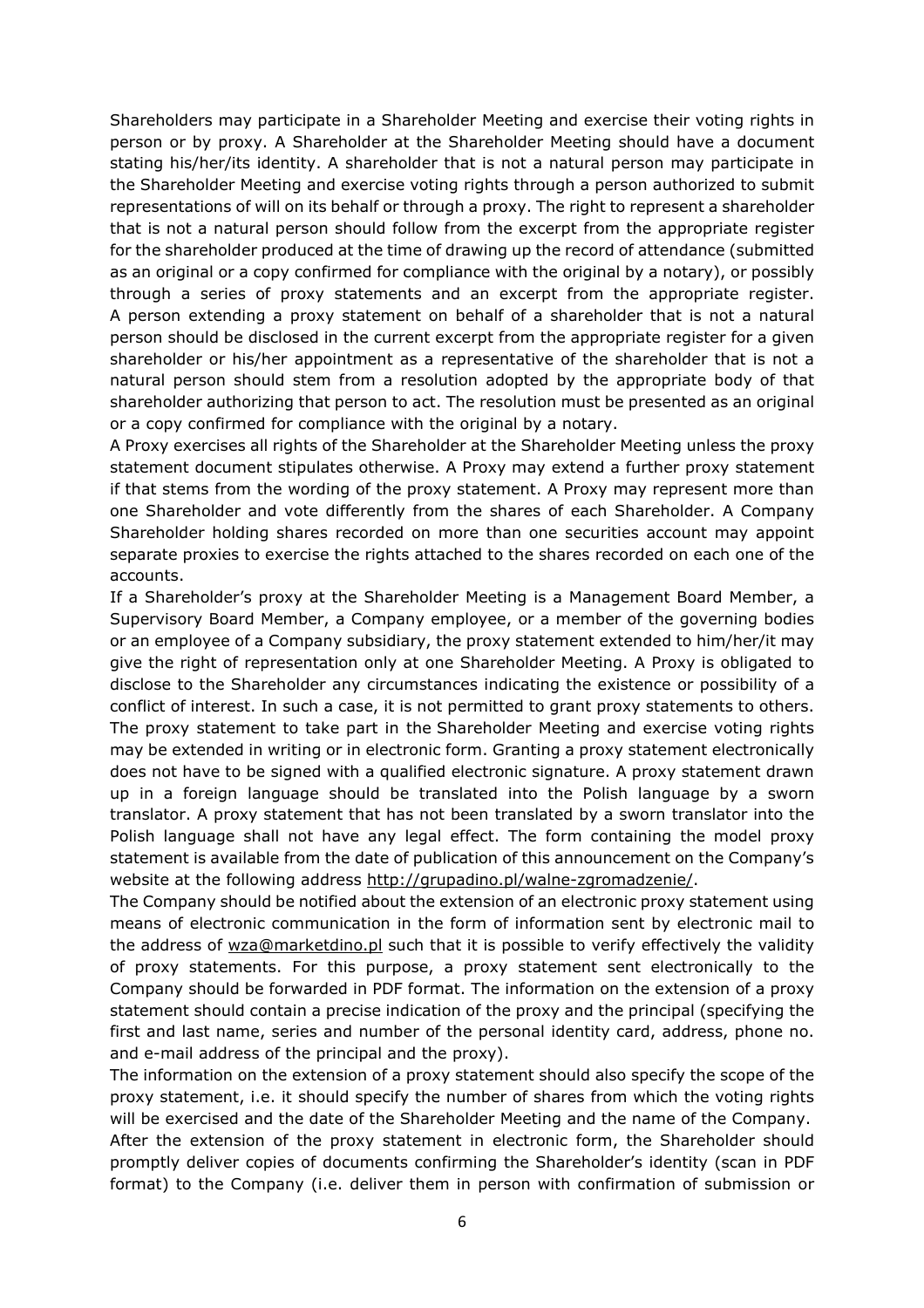send them to the Company with confirmation of dispatch and confirmation of receipt) to the address: DINO POLSKA S.A., ul. Ostrowska 122, 63-700 Krotoszyn or by using means of electronic communication by sending an e-mail to the stated e-mail address: wza@marketdino.pl, in particular:

- a) in the case of a Shareholder who is a natural person a copy of his/her personal identification card, passport or some other document confirming his/her identity,
- b) in the case of a shareholder other than a natural person a copy of an excerpt from the relevant register or some other document confirming the right to represent the Shareholder.

A proxy statement extended in electronic form must be delivered to the company at the latest by 10:00 a.m. on the business day preceding the date of the Shareholder Meeting, i.e. 23 June 2022 at 10:00 a.m. as the Company must undertake verification-related activities. The Company will take proper action to identify the Shareholder and the proxy to verify the validity of the proxy statement extended in electronic form. Such verification may include in particular a question sent through e-mail or a phone call made to the Shareholder or the proxy to confirm the fact of extension of the proxy statement and its scope.

A Proxy to whom a proxy statement has been extended in electronic form is obligated to present a document confirming the extension of the proxy statement at the time of producing the record of attendance at the Shareholder Meeting making it possible to identify the Shareholder submitting such a declaration and a document to identify the proxy.

A model form making it possible for a proxy to exercise voting rights containing the data specified in art. 402<sup>3</sup> § 3 of CCC entitled "*F2. Form for a proxy to exercise voting rights"* has been placed on the Company's website at the address http://grupadino.pl/walnezgromadzenie/. If a proxy votes using the form, he/she must hand the form to the Chairperson of the Shareholder Meeting at the latest prior to ending the vote on a resolution that, according to the Shareholder's instructions, is to be voted on by using this form.

The right to represent a shareholder that is not a natural person should follow from the excerpt from the appropriate register for the shareholder produced at the time of drawing up the record of attendance (submitted as an original or a copy confirmed for compliance with the original by a notary), or possibly through a series of proxy statements and an excerpt from the appropriate register. A person extending a proxy statement on behalf of a shareholder that is not a natural person should be disclosed in the current excerpt from the appropriate register for a given shareholder or his/her appointment as a representative of the shareholder that is not a natural person should stem from a resolution adopted by the appropriate body of that shareholder authorizing that person to act. The resolution must be presented as an original or a copy confirmed for compliance with the original by a notary.

# *5. Information regarding the possibility and method of participation in the Shareholder Meeting using means of electronic communication*

The Company's Management Board does not contemplate the possibility of participating in the Ordinary Shareholder Meeting convened to be held 24 June 2022 by using means of electronic communication.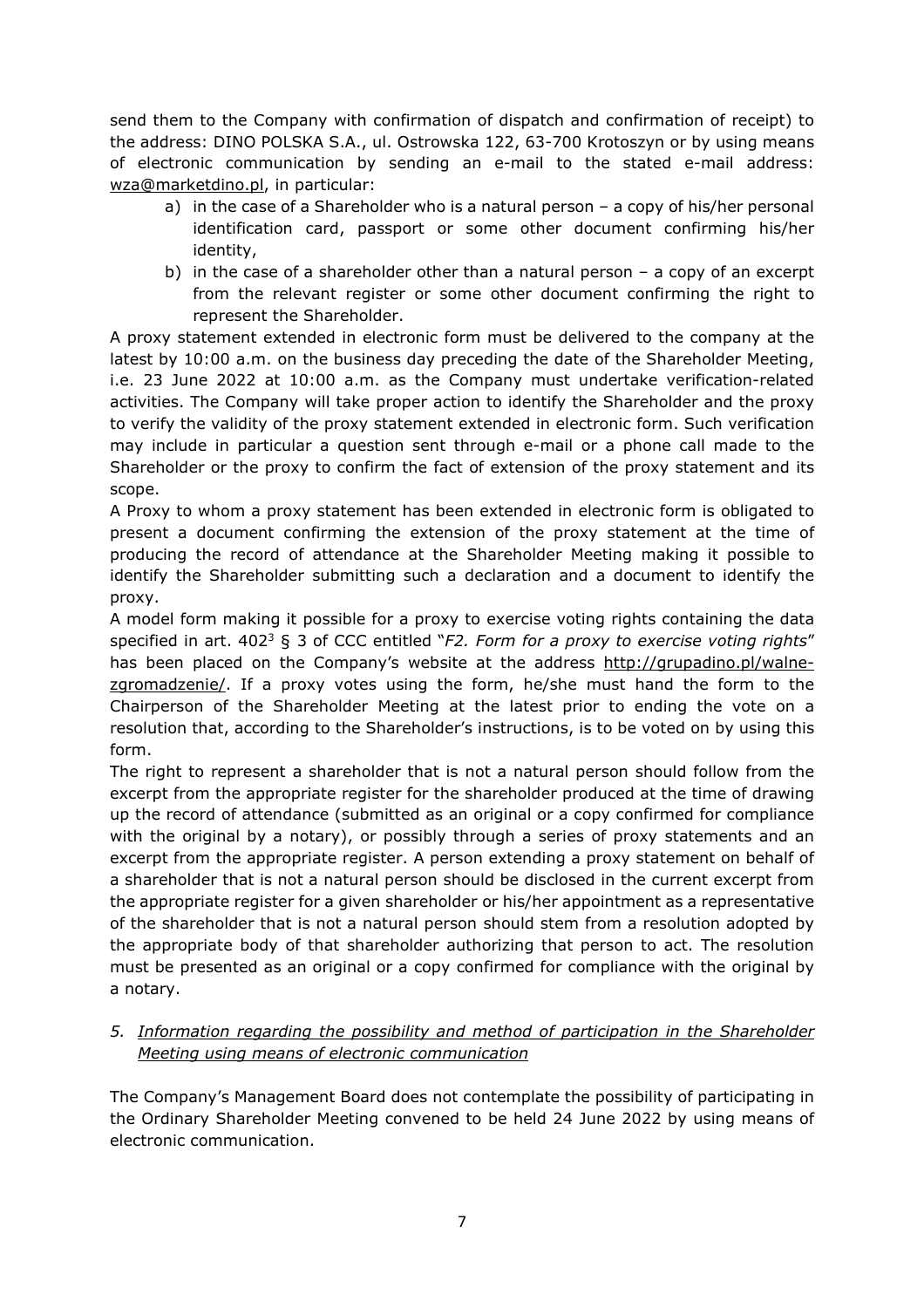6. Information about the method of speaking during the Shareholder Meeting using means of electronic communication.

The Company's Management Board does not contemplate the possibility of speaking during the Ordinary Shareholder Meeting convened to be held on 24 June 2022 by using means of electronic communication.

7. Information on the method of exercising voting rights by post or by means of electronic communication.

The Company's Management Board does not contemplate the possibility of exercising voting rights during the Ordinary Shareholder Meeting convened to be held on 24 June 2022 by using means of electronic communication.

8. Shareholder's right to pose questions concerning the matters included in the agenda of the Shareholder Meeting.

During the Shareholder Meeting a shareholder has the right to pose questions concerning the matters included in the agenda of the Shareholder Meeting. According to Article 428 § 1 of CCC, the Management Board is obligated to provide the shareholder with information pertaining to the Company in response to its request if this is justified to evaluate the matter in the agenda of the Shareholder Meeting.

# **IV. POSSIBILITY OF OBTAINING INFORMATION REGARDING THE SHAREHOLDER MEETING**

The complete documentation that is to supposed to be presented to the Shareholder Meeting along with draft resolutions and information concerning the Shareholder Meeting will be placed on the Company's website at the address of http://grupadino.pl/walnezgromadzenie/ from the date of convening the Shareholder Meeting, i.e. from 26 May 2022.

A Shareholder authorized to participate in the Shareholder Meeting may obtain in hardcopy form the full text of the documentation to be presented to the Shareholder Meeting and the draft resolutions or the remarks of the Management Board or the Supervisory Board pertaining to the matters included in the agenda of the Shareholder Meeting or the matters that are supposed to be added to the agenda prior to the date of the Shareholder Meeting in the Management Board office at the address of the Company's registered office: ul. Ostrowska 122, 63-700 Krotoszyn from 8:00 a.m. to 4:00 p.m. on business days.

#### **V. ELECTRONIC COMMUNICATION BETWEEN A SHAREHOLDER AND THE COMPANY**

Company Shareholders may contact the Company using means of electronic communication while having regard for the limitations contemplated by CCC and this announcement. In particular, Company Shareholders may submit motions, requests and send notifications and documents. Shareholders shall communicate with the Company electronically by using the specified e-mail address: wza@marketdino.pl.

A Shareholder using electronic means of communication shall bear the exclusive risk related to their usage.

In the event that a Shareholder sends documents to the Company electronically whose original copies have been drawn up in some language other than the Polish language, it is mandatory to attach to them a translation into the Polish language prepared by a sworn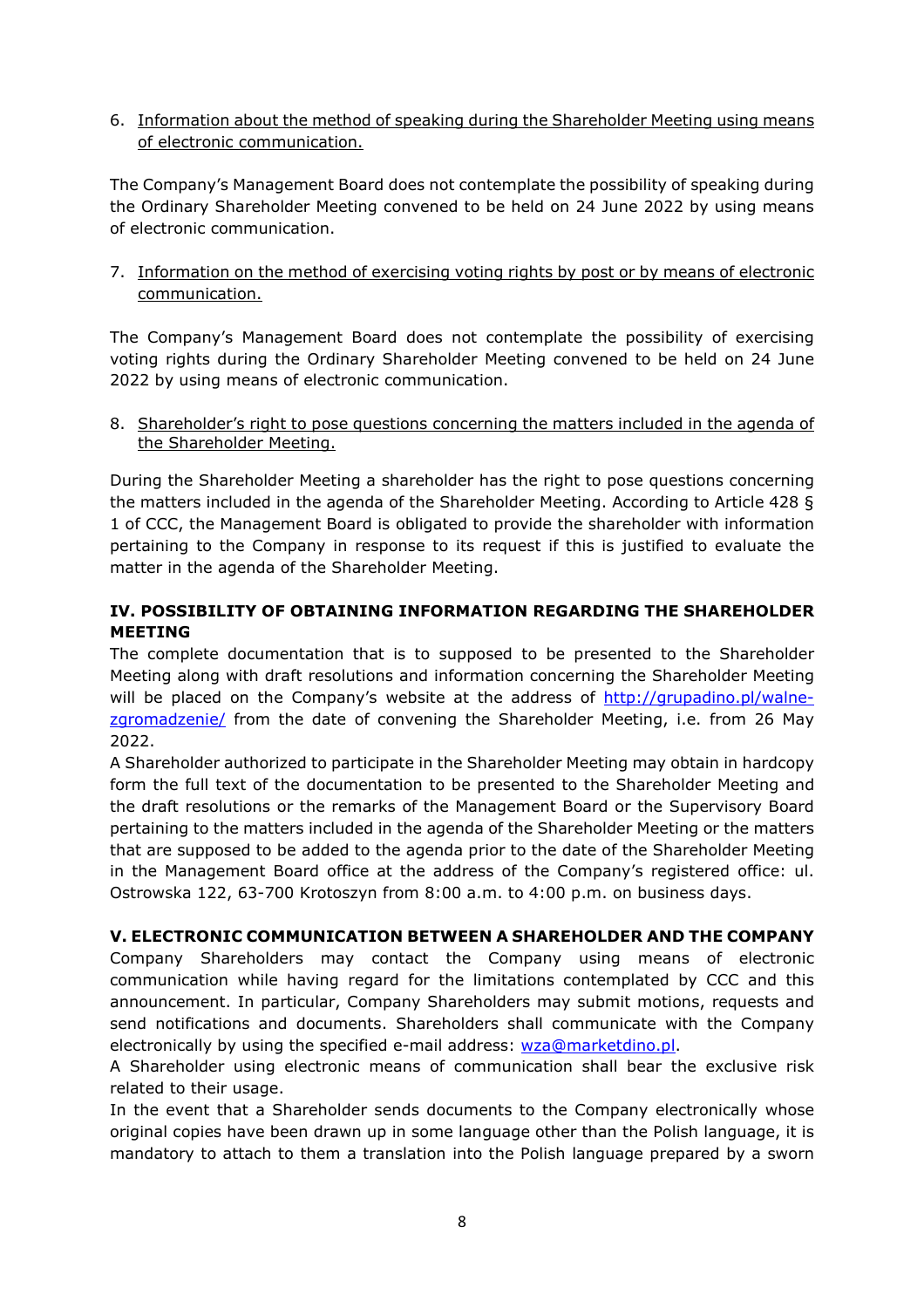translator. All documents a Shareholder sends to the Company, and the Company sends to a Shareholder, electronically should take the form of a scan in PDF format.

### **VI. LIST OF SHAREHOLDERS**

The List of Shareholders authorized to participate in the Shareholder Meeting will be displayed in the Company's Management Board office at the address of ul. Ostrowska 122, 63-700 Krotoszyn, for three business days prior to holding the Shareholder Meeting from 8:00 a.m. to 4:00 p.m. i.e. on 21, 22 and 23 June 2022.

A Company Shareholder may request that the list of shareholders be sent to it free of charge to the address for electronic service or by e-mail, by specifying the e-mail address to which the list should be sent.

The request should be prepared in writing, signed by the shareholder or persons authorized to represent the shareholder and sent to the e-mail address: wza@marketdino.pl in PDF format. Copies of documents confirming the identity of the shareholder or the persons acting on behalf of the shareholder) should be attached to the request (in particular, a copy of the personal identity document, an excerpt from the appropriate register or the proxy statement).

Pursuant to art. 407 § 2 of CCC, a Company Shareholder has the right to request the issuance of a copy of the motions concerning items included in the agenda within one week prior to the date of holding the Shareholder Meeting, i.e. up to 17 June 2022.

### **VII. ADDRESS OF THE WEBSITE CONTAINING INFORMATION ON THE SHAREHOLDER MEETING**

All information regarding the Shareholder Meeting and forms are available on the Company's website at http://grupadino.pl/walne-zgromadzenie/.

### **VIII. INFORMATION ON THE TOTAL NUMBER OF SHARES IN THE COMPANY AND THE NUMBER OF VOTES ATTACHED TO THESE SHARES ON THE DATE OF ANNOUNCING THE SHAREHOLDER MEETING**

On the date of announcing the Shareholder Meeting, the total number of the Company's outstanding shares in all issues (series A shares) is 98,040,000, yielding a total of 98,040,000 votes at the Company's Shareholder Meeting.

# **IX. INFORMATION CONCERNING PERSONAL DATA PROTECTION IN CONNECTION WITH CONVENING THE SHAREHOLDER MEETING**

**Data controller.** In accordance with the General Data Protection Regulation of 27 April 2016 (GDPR), the controller of your personal data is DINO POLSKA S.A. Our contact details: 63-700 Krotoszyn, ul. Ostrowska 122, phone +48 62 72 55 400, e-mail: sekretariat@marketdino.pl.

The data controller is responsible for the security of the provided personal data of the Company's shareholders, attorneys-in-fact authorized to vote, other persons authorized to exercise the voting rights at the Shareholder Meeting and the personal data disclosed during the Shareholder Meeting.

**Contact about data protection.** Please contact our Data Protection Inspector: abi@marketdino.pl.

**Purpose of data processing.** We will use your personal data for the following purposes: